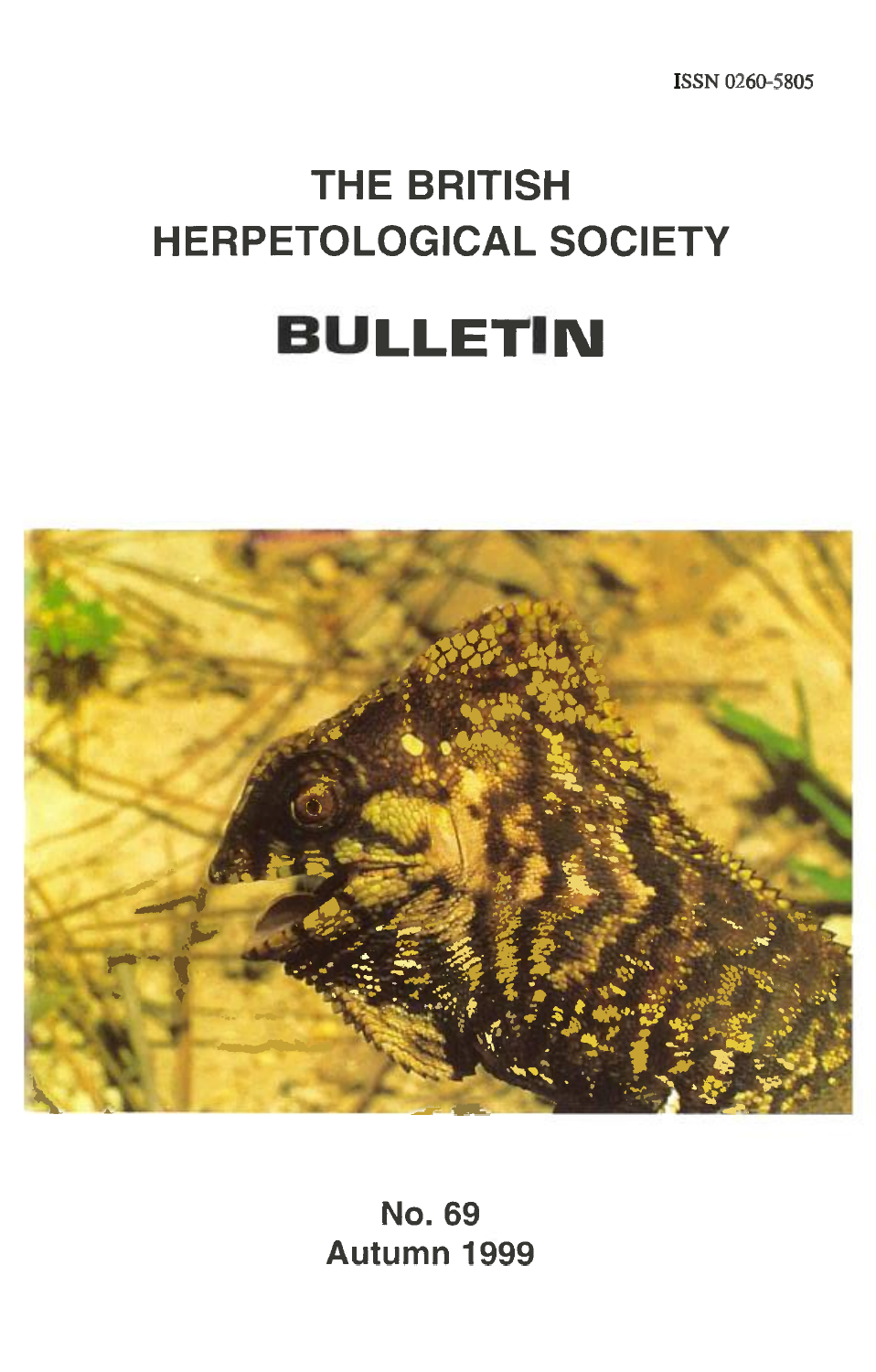# **AMPHIBIANS AND REPTILES OF MONKEY BAY NATIONAL PARK, BELIZE**

### SAMUEL T. TURVEY\* AND ANNA G. COOPER†

*\* University Museum, Oxford University, Parks Road, Oxford OX] 3PW t Department of Zoology, Oxford University, South Parks Road, Oxford OX1 3PS* 

### INTRODUCTION

Monkey Bay National Park (MBNP; sometimes referred to by other sources as 'Monkey Bay Nature Reserve') is an approximately square-shaped, 2,250 acre area of protected land situated between Belize City and Belmopan, at the western edge of Belize District, Belize. A qualitative herpetofaunal survey of MBNP was conducted for 25 days between July and September 1997, by four students from Oxford University and a graduate of University College, Belize. This was carried out in collaboration with the Conservation Division of the Belizean Government, to provide base-line data on a previously little studied area of Belize. A full report of the expedition's findings has already been produced (Turvey *et al.,* 1999); this paper serves to present a brief account of these results to a wider audience.

The northern border of MBNP is defined by the Sibun River, the area's major water feature, which lies at an elevation of approximately 30 metres above sea level. The land climbs slowly towards the south of the Park, where the topography is characterised by numerous limestone karst towers (some exceeding 120 metres in height) associated with large numbers of caves. These features form part of the ecologically sensitive Karst Land Formation, which occurs predominantly in protected areas in southwest Belize (Parker *et al.,* 1993; Iremonger and Sayre, 1994); the Formation remains relatively unprotected in Belize District, where it constitutes the northern extremity of the foothills of the Maya Mountains. Several creeks flow through MBNP into the Sibun. Lentic habitats are represented by variable patches of standing water, termed bajo, which form after rain within pockets of poorly drained, strongly hummocked 'potato' soils found throughout the gently undulating topography north of the Park's karstic region.

Recent investigations by Boston University (unpublished) indicate that MBNP was inhabited by Mayans during the pre-colonial era. Forested areas around the Sibun were logged heavily in the nineteenth and early twentieth centuries. Reduced logging operations continued in the region into the 1960's, at which time the northwestern part of MBNP formed part of the citrus and mango plantations of the Glenwood Estate. Although isolated houses can be found close to the Park's boundaries, the nearest settlement to MBNP today is La Democracia, a village (population approximately 100) situated two miles to the northeast; the village of Churchyard, recorded as being located on the opposite side of the Sibun to MBNP, has effectively ceased to exist.

MBNP was designated as a National Park in 1992. Access can be gained from the adjoining Monkey Bay Wildlife Sanctuary (MBWS), a 1070 acre protected area immediately north of the Sibun consisting of pine savanna and pine-fig forest. MBWS is situated at Mile 31.5 on the Western Highway, and was established in 1990 (see Kather,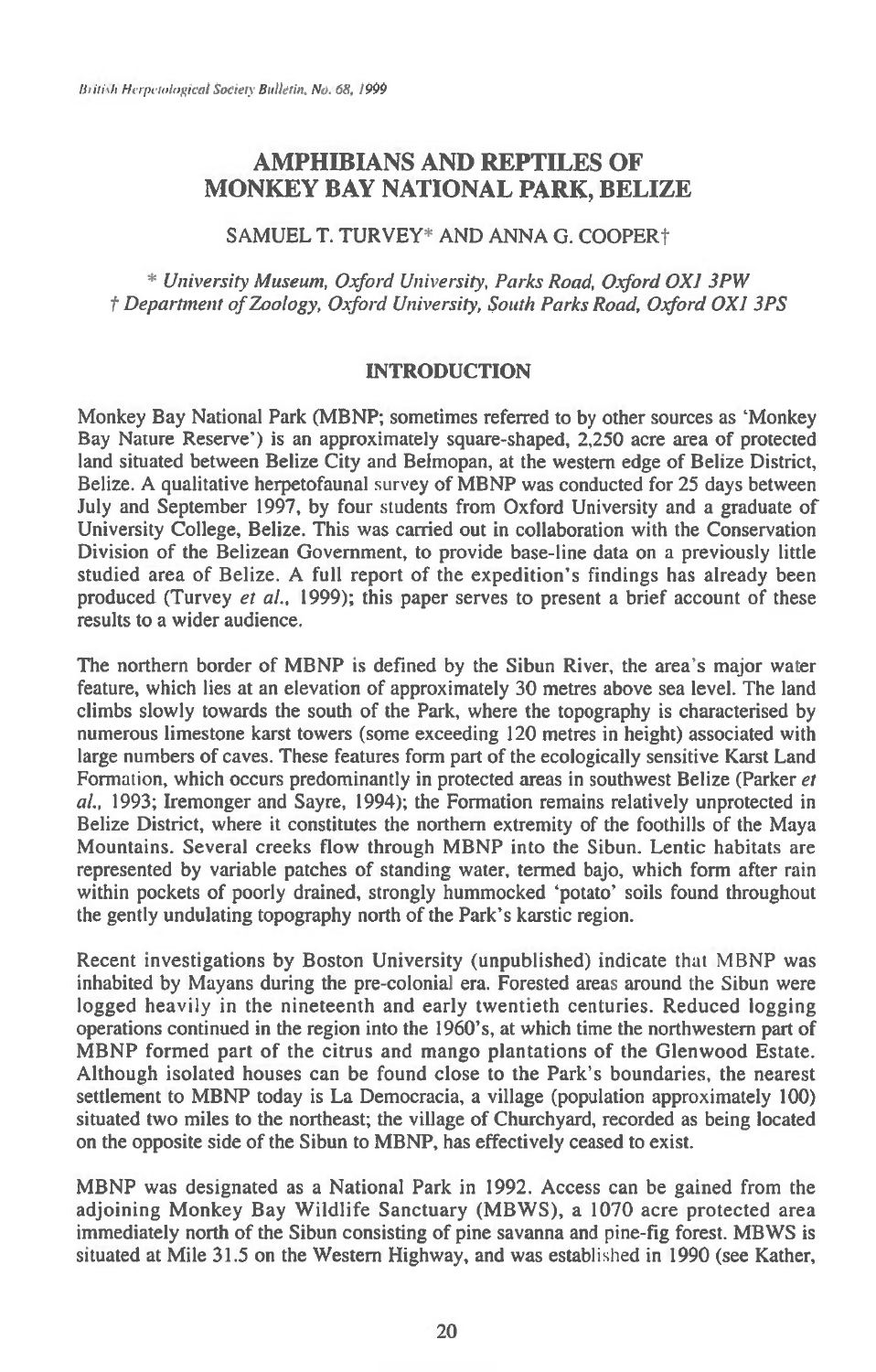

**Plate 1. Broadleaf forest in MBNP, dominated by Cohune Palm** *(Orbigyna cohune).* 



**Plate 2. Bajo in MBNP.** 



**Plate 3.** *Gastrophryne elegans.*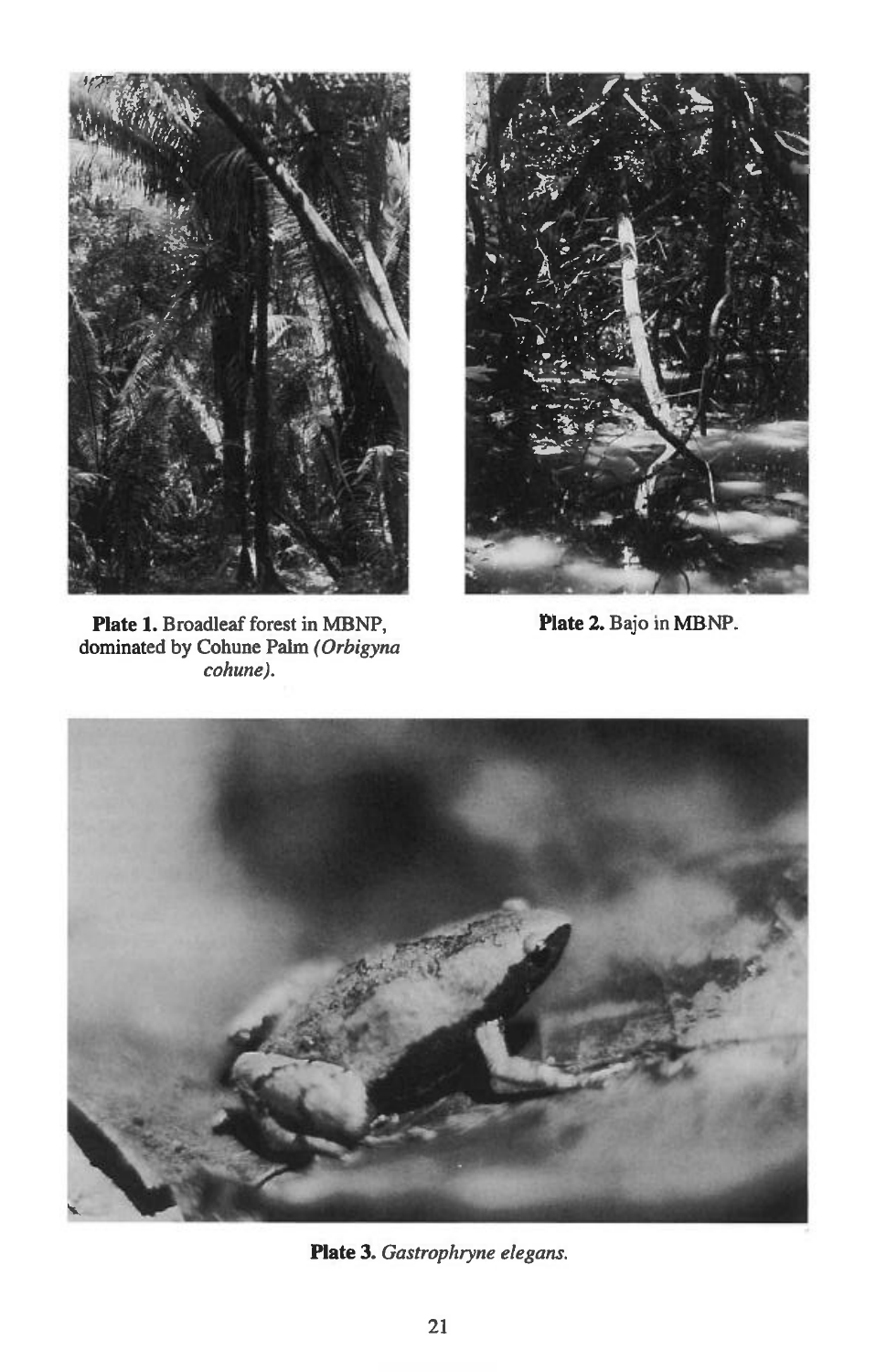1992, for treatment of land stewardship in MBWS and MBNP). Together MBWS and MBNP form a protected habitat corridor spanning the Sibun River Valley and connecting other protected areas in Belize.

The survey was conducted during Belize's rainy season, which lasts from June to January. During this period, Belize District usually receives between 200 and 300 mm rainfall per month, with humidity remaining in excess of 80%, and temperatures remaining between mid-20's to approximately 30°C (Brosnahan, 1994). However, during the survey period there was considerably less rainfall than is typical for the time of year. MBNP is situated close to the boundary between Belize's northern and southern hardwood forest regions, referred to respectively as Semi-Evergreen Seasonal Forest, and Evergreen Broadleaf Forest or 'rainforest' (Meyer and Farneti Foster, 1996), and contains component species from both vegetation types. This transition zone has been described as the Tropical Moist Transition to Subtropical ecological lifezone (Hartshorn *et al.,* 1984, *sensu* Holdridge, 1967). The geographical region between the Sibun and Mullins Rivers, an area encompassing MBNP, was further described by Meyer and Farneti Foster (1996) as Karst Hills Forest Vegetation; this has much in common with their Semi-Evergreen Seasonal Forest, particularly with respect to tree species and seasonal leaf loss, but does not reach the heights encountered in the other two vegetation types, and has less developed buttress roots and epiphytic growth.

Due to former logging practices, MBNP contains secondary forest, composed of subclimax successional vegetation in which the canopy is lower and more open than in primary Karst Hills Forest Vegetation. The well-drained floodplain adjacent to the Sibun consists of riparian forest, characterised by riparian figs *(Ficus* spp.) and patches of dense, impenetrable thicket made up largely of the exotic bamboo *Guadua spinosa.* The transitional and broadleaf secondary forest occurring further away from the Sibun is dominated by Cohune Palm *(Orbigyna cohune),* and the forest floor is littered with large decomposing palm fronds. Other tree species in this region include the Give and Take Tree *(Crysophila argentea),* the Prickly Yellow *(Xanthoxylum kellermannii),* the Cockspur or Bullshorn Acacia *(Acacia cookii),* the Stinking Toe *(Cassia grandis),* and a few large buttress-rooted trees such as Mahogany *(Swietenia macrophylla)* which were missed during logging operations. At the western edge of MBNP, on the site of the former Glenwood Estate plantation, Lemon *(Citrus limonia)* and Mango *(Mangifera indica)* trees are found growing alongside these other species. Understorey vegetation is rather sparse except in areas of bajo, where dense woody vegetation forms a tangled, multistemmed thicket containing few taller emergent hardwoods.

The Belizean herpetofauna has been treated by Hoevers and Henderson (1974), Henderson and Hoevers (1975), more recently by Garel and Matola (1996) and Meyer and Farneti Foster (1996), and extensively by Lee (1996). A further review will also soon be available (Stafford and Meyer, 1999). 34 species of amphibian and 111 species of reptile are recognised by Lee (1996) to occur in Belize, and Stafford and Meyer (1999) list a further 11 reptile species. Almost half of these inhabit forested areas (Stafford, 1991). Belize's modern faunal affinities lie in the zoogeographical area of nuclear Central America (Iremonger and Sayre, 1994), belonging to the 'Caribbean lowland' assemblage (Kather, 1992). The Belizean biota is particularly rich, because it supports both North and South American species in addition to species shared with the Greater Antilles (Iremonger and Sayre, 1994). Duellman (1966) recognised six distinct herpetological biociations in Central America, principally based upon physiognomic characters of vegetation, with moisture and temperature as the principal environmental factors affecting species distribution in the region. However, MBNP contains herpetological components of both his Humid Tropical Assemblage and his Arid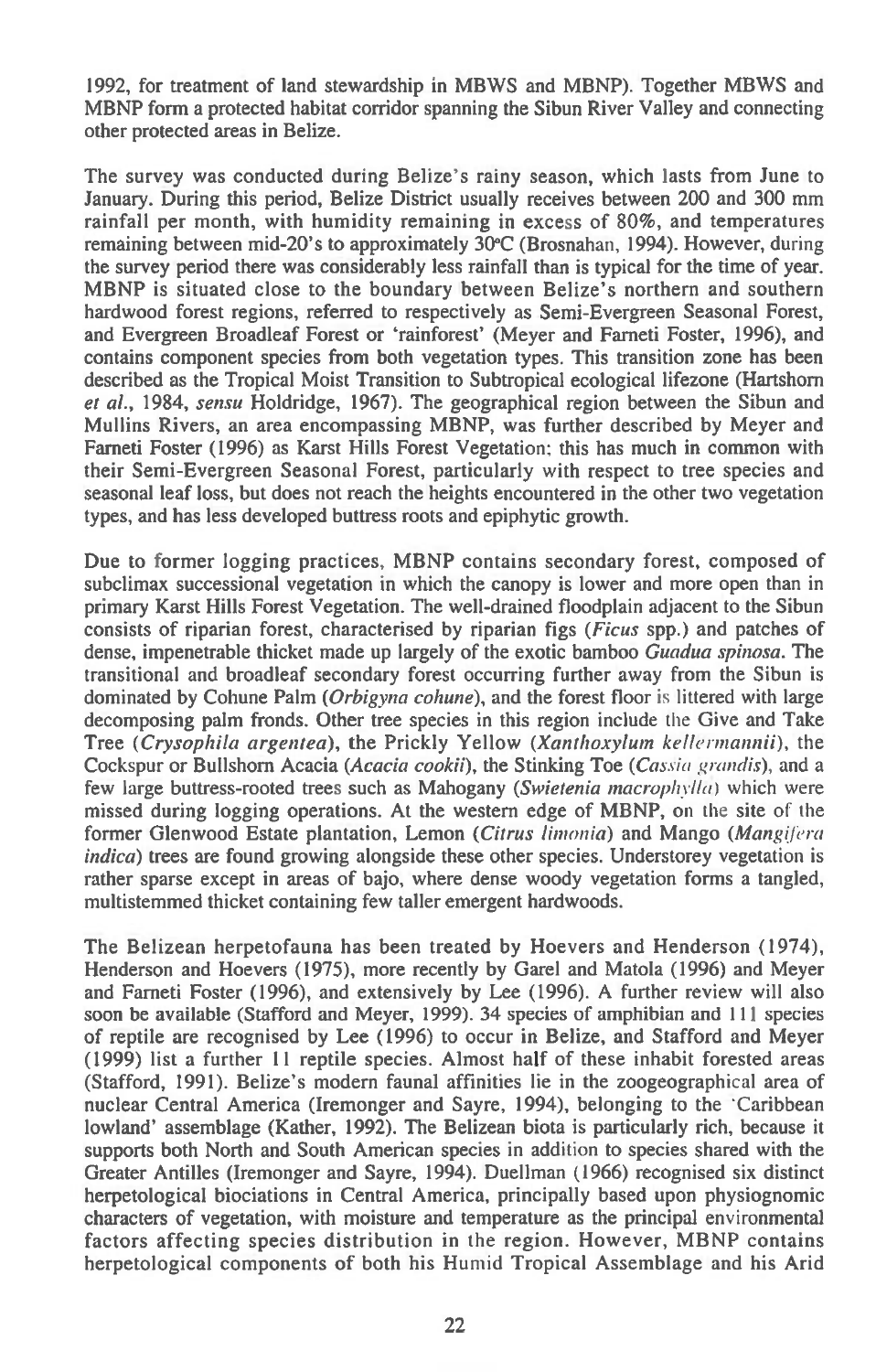Tropical Assemblage, and a more useful approach is to describe the fauna of Belize's drier north as similar in character to that of Yucatecan Mexico, whereas that of the wetter south is more similar to that of eastern Guatemala. As with vegetation, MBNP is geographically situated in a transitional area between these two faunal regions (Kather, 1992). Campbell and Vannini (1989) considered all of Belize, along with the northern portion of Guatemala and the lower Polochic and Motagua valleys, to fall within the `Peten faunal area', one of eight such areas used by these authors to describe herpetofaunal distributions in Guatemala and Belize.

In comparison with other tropical areas, herpetological diversity is rather low in the Yucatan Peninsula (comprising southeast Mexico, northeast Guatemala and all of Belize), due to its relatively homogeneous topography (Lee, 1996). However, the Peninsula is rich in endemic plant and animal species, and the uniqueness of the Yucatecan biota has long been appreciated by naturalists, who have often treated the area as a distinct biotic province. 14% of the Yucatecan herpetofauna is endemic (Lee, 1996). Surprisingly little is known about the distribution or natural history of many of the Peninsula's herpetofaunal species, with researchers often having to rely on information obtained from populations found elsewhere in Latin America (Lee, 1996). When the recognised global decline in amphibian populations (eg. Wake, 1991) is also taken into consideration, with further declines probably occurring on a local scale in Central America due to factors such as fungal pathogens (Lips, 1999) and increasing air temperatures following the warming of tropical oceans (Pounds *et al.,* 1999), then obtaining base-line distributional and ecological data on Yucatecan herpetofaunal species becomes a priority.

Surveying was carried out with diurnal and nocturnal visual encounter surveys, and with a 30 metre `L'-shaped drift fence with pitfall and funnel traps (O'Shea, 1992). The drift fence proved to be surprisingly effective, catching even relatively large herpetofaunal species such as *Kinosternon acutum* and *Corytophanes hernandezii*. Only one specimen (belonging to *Rhinophrynus dorsalis)* was found in a funnel trap.

A total of 35 species of amphibians and reptiles were discovered in MBNP. These consisted of 202 individuals, belonging to 7 amphibian and 11 reptile families. Further discussion with local people increased the number of herpetofaunal species known to inhabit MBNP to 39. Specimens collected for verification are now held by the University Museum, Oxford; these are denoted by the letters `OUM' followed by a specific catalogue number. All specimens represent adult individuals except for OUM 21620, 21624 and 21630 (newly metamorphosed individuals) and OUM 21638 and 21639 (tadpoles).

# SPECIES ACCOUNTS

### **CLASS AMPHIBIA**

Order Caudata Family Plethodontidae *1. Bolitoglossa mexicana* Dumeril, Bibron and Dumeril OUM 21612 Remarks: Three individuals only, all caught on the same night within half an hour of each another on vegetation above bajo. Possibly congregating to breed, or emerging from more typical cryptic habitats following unusually hot weather. Order Anura Family Rhinophrynidae 2. *Rhinophrynus dorsalis* Duméril and Bibron **COUM 21637** OUM 21637 Remarks: Caught only after heavy rain. No vocalising males heard during survey;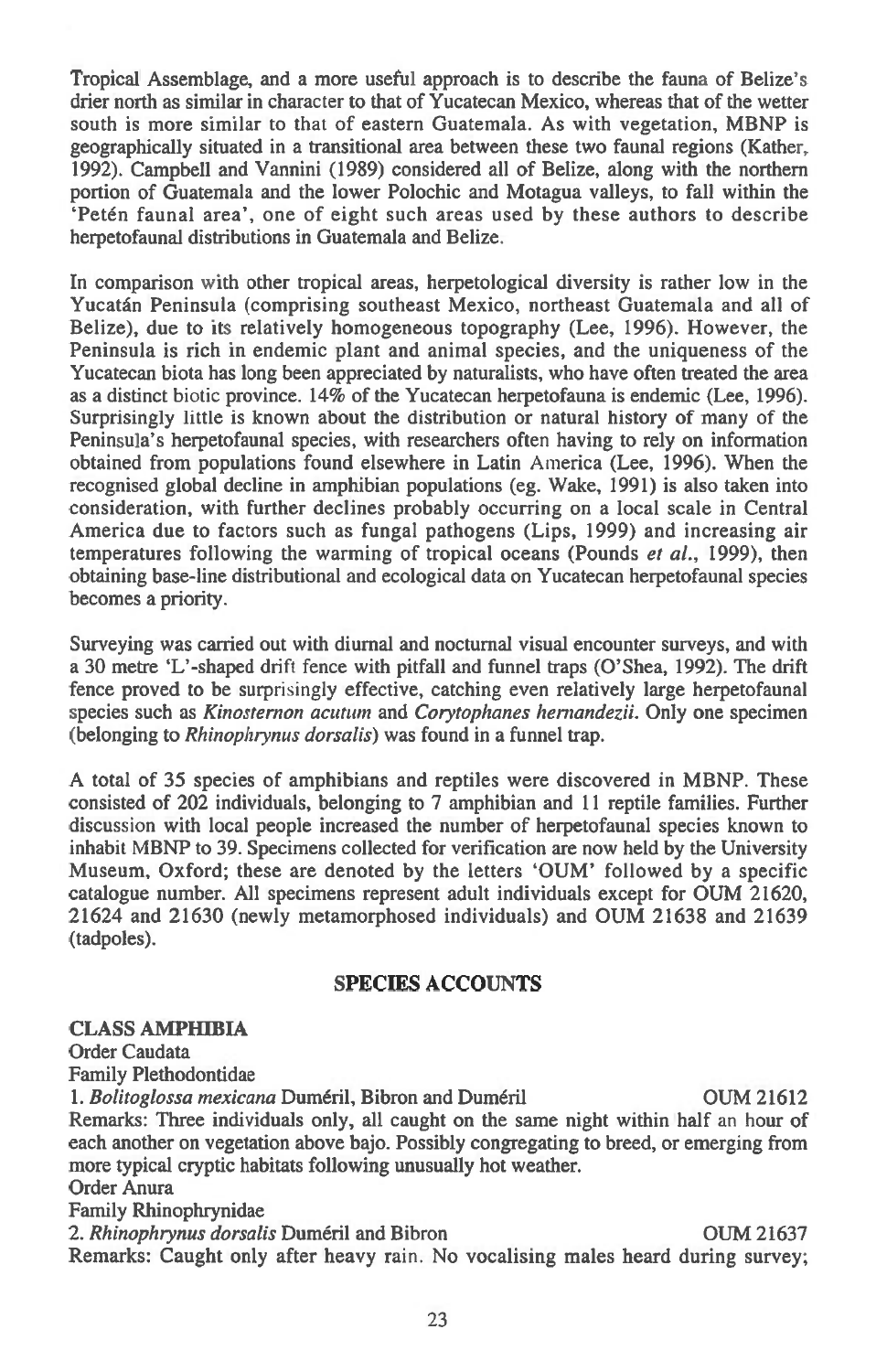individuals therefore remain active at night throughout the wetter months, after breeding stops.

Family Leptodactylidae

*3. Leptodactylus labialis* (Cope) OUM 21624, 21630

Remarks: 32 newly metamorphosed juveniles were found between late August and early September; because tadpoles of this species usually metamorphose in less than two weeks (Meyer and Farneti Foster, 1996), adults probably breed in early August in this region of Belize.

Family Bufonidae

*4. Bufo marinus* (Linnaeus)

*5. Bufo valliceps* Wiegmann OUM 21620, 21621, 21639

Remarks: The most abundant herpetofaunal species encountered in MBNP. The majority of individuals were newly metamorphosed adults, found from mid-August onwards; tadpoles belonging to this species *were* also observed in bajo pools. Individuals varied in colour from orange to dark olive, but despite this it is unlikely that any represented the poorly known *B. campbelli* Mendelson, which is believed only to inhabit moderate to high elevation primary rainforest.

Family Hylidae

*6. Agalychnis callidryas* (Cope)

*7. Hyla pitta* (Gunther)

*8. Scinax staufferi* (Cope) OUM 21638

9. Smilisca baudinii (Duméril and Bibron)

Remarks: The most abundant treefrog encountered in MBNP. Duellman (1966) maintained that this species does not breed in ponds surrounded by dense vegetation, instead requiring open, shallow pools; however, the bajo habitat where all specimens were captured, and presumably also bred, was surrounded by relatively dense thicket. Following capture, individuals changed colour from green to brown, whilst retaining the same background mottled pattern.

Family Microhylidae

10. Gastrophryne elegans (Boulenger) **OUM 21631** 

Remarks: 20 individuals were captured in MBNP in August and early September, mainly overnight in the drift fence, making *G. elegans* the fourth most commonly encountered herpetofaunal species encountered in the Park. The abundance of this species was surprising, as *G. elegans* has only been recorded four times previously from Belize; it was described as `enigmatic' and not commonly encountered anywhere in Central America by Meyer and Farneti Foster (1996), and `uncommon' by Lee (1996). Capture was probably aided by greasing the inner rims of the drift fence pitfall buckets with petroleum jelly, as individuals demonstrated an ability to climb out of ungreased buckets.

Breeding has never been reported for this species, but the majority of individuals (13) were caught in MBNP in early August, suggesting that they may have been congregating to breed during this period. Two females caught in late August and early September were both much larger than previously examined individuals, and may have been gravid. One of these females was discovered by day under leaf litter beside a small ant nest on the forest floor relatively far from any water body, supporting Nelson's (1972) suggestion that the species is myrmecophagous and cryptozoic. Individuals ranged in dorsal ground colour from dark grey to pale brown, and varied in snout-vent length from 22 to 27 mm.

It is possible that *G. elegans* has been overlooked in other herpetofaunal surveys in Belize, as it is a small, well-camouflaged anuran, but it is more likely that the species has a patchy distribution in northern Central America, with more specific habitat preferences than `humid lowland forests' (Henderson and Hoevers, 1975) or `humid evergreen tropical forests' (Nelson, 1972), and may only be found in secondary regrowth forest.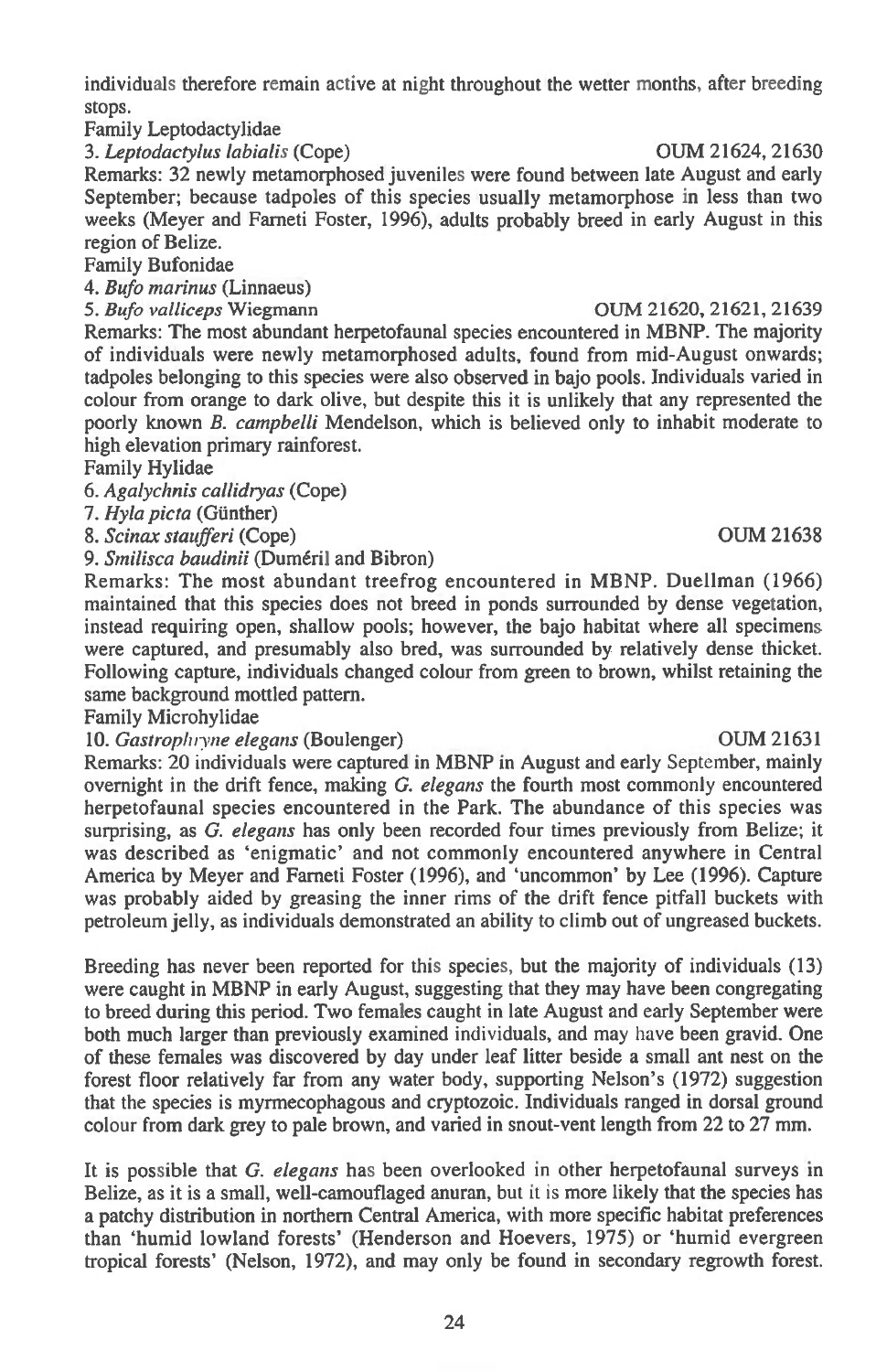The possibility that this species is locally abundant is supported by its locality records elsewhere in Belize; of the four sites at which it has been previously detected in the country, one is in Belize District, 30.5 miles WSW of Belize City, very close to MBNP. Family Ranidae

*11. Rana vaillanti* Brocchi

### Class Reptilia

Order Crocodylia Family Crocodylidae 12. Crocodylus moreletii Duméril and Bibron Remarks: Not observed in MBNP, but known to inhabit the Sibun and MBWS (see Appendix One); its presence in the northern part of MBNP adjacent to the Sibun can thus reasonably be inferred. Order Testudines Family Dermatemydidae *13. Dennatemys mawii* Gray Remarks: As for *Crocodylus moreletii.*  Family Kinosternidae 14. *Kinosternon leucostomum* Duméril and Bibron *15. Kinosternon acutum* (Gray) Remarks: One of the two recorded individuals was caught in a drift fence bucket. *16. Kinosternon scorpioides* (Linnaeus) Family Emydidae *17. Trachemys scripta* (Schoepf) Remarks: As for *Crocodylus moreletii.*  Order Squamata Family Gekkonidae *18. Sphaerodactylus glaucus* Cope OUM 21618 19. Sphaerodactylus millepunctatus Hallowell **19. Sphaerodactylus millepunctatus Hallowell OUM 21627**, 21628, 21629<br>20. Thecadactylus rapicauda Houttuyn **20. Thecadactylus rapicauda Houttuyn** Remarks: Only detected within caves in karst towers. At the edge of its recorded range in MBNP, but presumably found in caves throughout the Sibun Karst Land Formation. Individuals were aggressive when caught, emitting harsh barking calls and trying to bite. Family Corytophanidae *21. Basiliscus vittatus* Wiegmann Remarks: Observed in vegetation near to the Sibun. *22. Corytophanes cristatus* (Menem) *23. Corytophanes hernandezii* (Wiegmann) OUM 21611 Remarks: *Corytophanes* species are only rarely observed in Central America and Mexico; they appear to have very low population densities, and cryptic morphology and behaviour makes them appear much rarer still (Andrews, 1979; Bock, 1987). Two individuals of *C. cristatus* and three of *C. hernandezii* were found in MBNP on vegetation above water, in a similar position to that described by Ream (1964); one of the *C. cristatus* individuals was sleeping on a branch over a bajo pool at night.

Family Iguanidae

*24. Ctenosaura similis* (Gray)

Remarks: Not observed in MBNP, but found in similar secondary regrowth forest continuous with the Park's eastern boundary; its presence in MBNP can thus reasonably be inferred.

*25. Iguana iguana* (Linnaeus)

Remarks: Observed in vegetation near to the Sibun.

Family Polychrotidae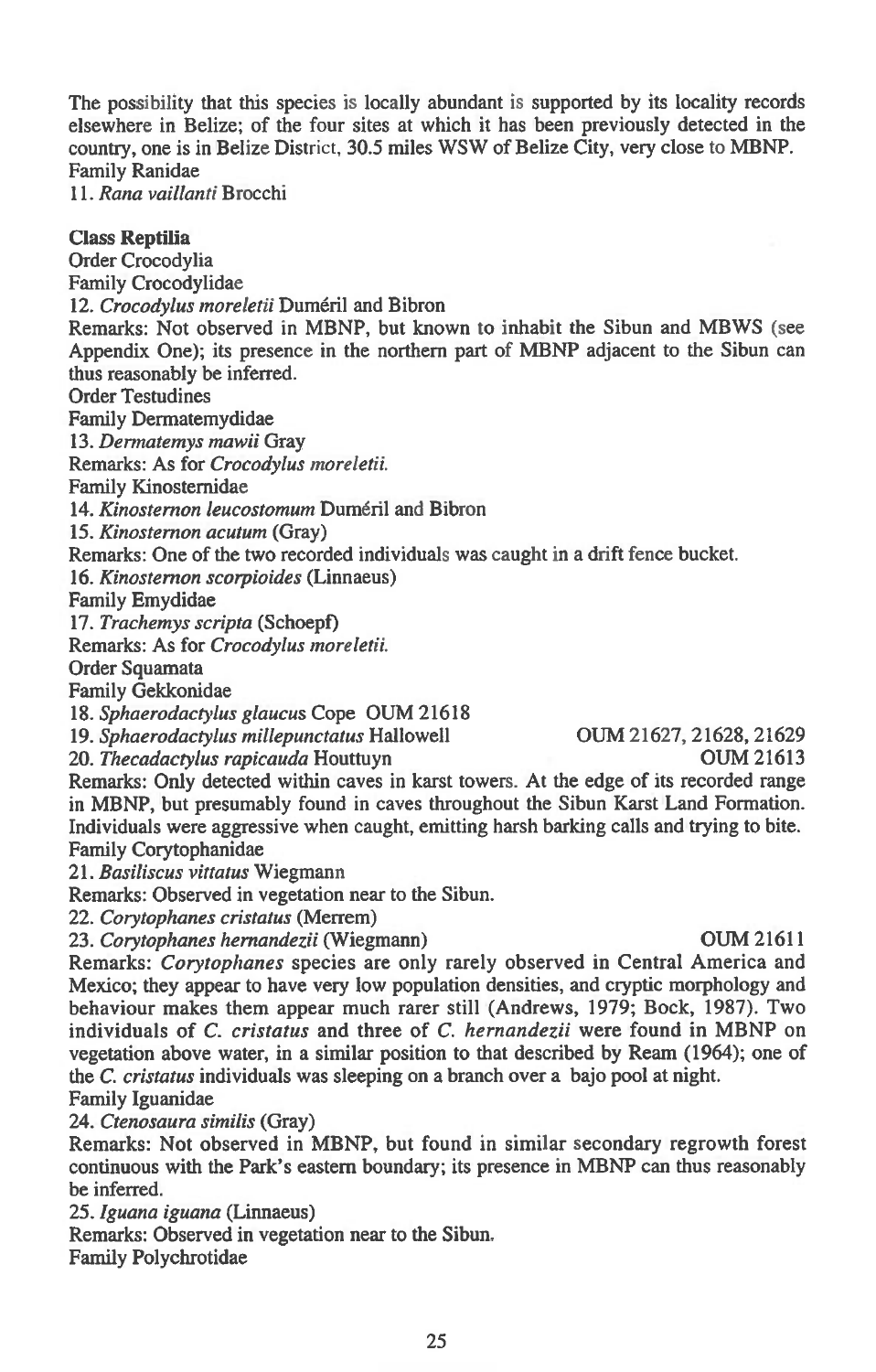*26. Anolis biporcatus* (Wiegmann)

Remarks: Rare compared to other species of *Anolis* in MBNP; only one individual observed.

*27. Anolis lemurinus* (Cope) OUM 21615, 21616, 21622, 21623, 21636 Remarks: Although colouration and dorsal patterning of individuals in MBNP was quite variable (as recorded elsewhere for the species; eg. see Lee, 1996), many displayed the `diamondback' pattern described by Stafford (1994, illustr. p.24) for individuals in the Upper Raspaculo river basin. A similar pattern is apparently restricted to females in Costa Rica (Taylor, 1956); insufficient study was conducted to determine whether this was also true for individuals in MBNP.

*28. Anolis rodriguezii* Bocourt OUM 21617, 21635 *29. Anolis unifonnis* Cope OUM 21614, 21625, 21626, 21632, 21633, 21634 Remarks: 22 individuals were caught, making this the most abundant reptile found in MBNP, and the third most abundant herpetofaunal species. Stuart (1948) considered it one of the most reliable indicators of virgin tall forest in Alta Verapaz, Guatemala, and elsewhere in Belize it is also typical of primary forest (eg. Stafford, 1991, 1994; classified as *Anolis* or *Norops humilis* in these references). Lee (1996) described the species as generally terrestrial, and only occasionally found low on vegetation. Neither ecological observation is borne out by its presence in the secondary regrowth forest of MBNP, where it is on the edge of its recorded range; it was found mainly on low vegetation or fallen logs and rarely on the forest floor or on rocks at the base of limestone karst towers. However, Duellman (1966) regarded *A. unifonnis as* a sciophilic species found in a range of different forest habitats.

Family Scincidae

*30. Sphenomorphus cherriei* (Cope) OUM 21619

Family Teiidae

*31. Ameiva undulala* (Wiegmann)

Family Xantusiidae

*32. Lepidophyma flavimaculatum* A. Dumeril

Remarks: One individual found under rotting wood during the day.

Family Colubridae

*33. Leptophis ahaetulla* (Linnaeus)

*34. Masticophis mentovarius* (Dumeril, Bibron and Dumeril)

Remarks: Described by Duellman (1966) as heliophilous and never entering forest.

35. Ninia sebae (Duméril, Bibron and Duméril)

Remarks: One individual found under leaf litter, and two more within rotting wood, a microhabitat in which Greene (1975) reported that the species was relatively infrequently found in Veracruz, Mexico. All of the individuals had a predominantly red dorsum with few small, dark bands, similar to those from populations from the north of the Yucatan Peninsula. When caught, one individual adopted the defensive display described by Greene (1975); it also bit its handler, a behaviour which both Greene (1975) and Lee (1996) have maintained is not generally adopted by this species.

*36. Oxybelis aeneus* (Wagler)

*37. Sibon sanniola* (Cope)

Family Elapidae

*38. Micntrus diastema* (Dumeril, Bibron and Dumeril) OUM 21610

Remarks: Two individuals of this species were discovered in MBNP. One of these, a male found under a rotting log and preserved as a museum specimen, had a total length of 876 mm (tail 124 mm), making it the largest specimen apparently ever recorded for the subspecies *M. d. sapperi* Roze; the second largest specimen of *M. d. sapperi, a female* cited by Roze (1996), has a total length of 810 mm (tail 91 mm). This observation is of interest in that males of the closely related and sympatric species, *M. hippocrepis,*  appear to be smaller than females (Campbell and Lamar, 1989; Lee, 1996; Roze, 1996).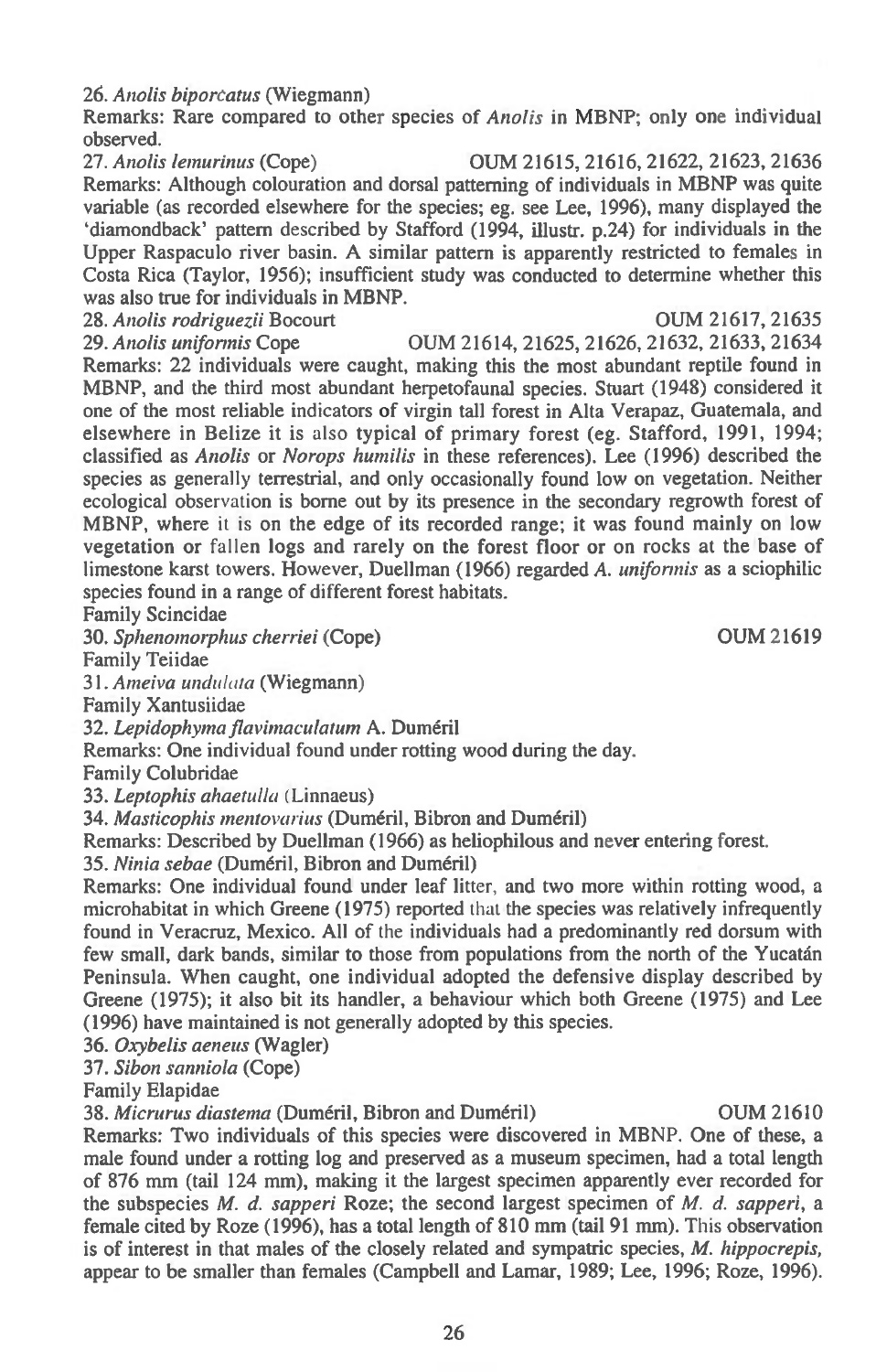Both individuals encountered in MBNP were docile in temperament and could be manipulated into collecting containers with relative ease; this contrasts with descriptions of temperament for other *Micrurus* species (eg. *M. fulvius,* described in Neill, 1957). Family Viperidae 39. *Bothrops asper* (Garman)

## DISCUSSION

This preliminary investigation indicates that the herpetofaunal diversity of MBNP is of a similar level to that documented in rapid ecological assessments or more specific surveys conducted in other forested areas in Belize, such as the Bladen Nature Reserve (Iremonger and Sayre, 1994), the Columbia River Forest Reserve (Parker et al., 1993) and the Upper Raspaculo river basin (Stafford, 1991, 1994) over similar lengths of time. Many of the species found in MBNP, notably *Scinax staufferi, Smilisca baudinii, Ameiva undulata* and *Anolis rodriguezii,* are typical inhabitants of secondary forest (Lee, 1996), although *Anolis uniformis* is characteristic of primary forests elsewhere in its range. Some of the herpetofaunal species found in MBNP, such as the two species of *Corytophanes* and in particular *Gastrophryne elegans,* are quite uncommon in the Yucatan Peninsula, and other species such as *A. biporcatus, A. uniformis* and *Thecadactylus rapicauda* are close to the edges of their recorded ranges in the area.

Although the survey's objective was to provide an account of herpetofaunal diversity in MBNP, observations were also made concerning the autecology of several species. In particular, many supposedly strictly nocturnal species, such as the two *Bufo* species and *Leptodactylus labialis,* were found also to be active diurnally. Further quantitative research is required to analyse potential habitat partitioning between the sympatric pairs of *Sphaerodactylus* and *Corytophanes* species detected in MBNP; initial observations suggest that *S. glaucus* may occur among rocks at the base of karst towers, whereas *S. millepunctatus* was only detected in leaf litter on the forest floor. Possible future herpetofaunal research in MBNP should also involve an investigation into ecological relationships between the different *Anolis* species present in MBNP; Stafford (1994) reported that between 1991 and 1993 a sudden appearance of the previously unrecorded *A. lemurinus* apparently displaced the smaller *A. uniformis* from a semi-arboreal niche in the Upper Raspaculo, but both species were recorded in large numbers in MBNP, with *A. uniformis* only rarely observed on the ground. Although protection in MBNP may improve the survival chances of the uncommon herpetofaunal species recorded above, further work also needs to be conducted on the metapopulational requirements of these taxa, to determine the additional amount of similar habitat outside the Park boundaries required to sustain viable populations in the area. Such research is particularly important for *Gastrophryne elegans,* a species abundant in MBNP during the time of the survey but apparently very uncommon everywhere else in its range, and with virtually unknown specific ecological requirements.

Further herpetofaunal investigations would also inevitably detect additional amphibian and reptile species present in MBNP. Not only might rare or cryptic taxa have gone undetected, but both treefrog and snake species were encountered surprisingly infrequently during the survey, possibly due to the relatively low levels of precipitation during the survey period, which have been demonstrated to decrease activity in both groups elsewhere in Belize (Henderson and Hoevers, 1977). A more detailed analysis into the actual number of herpetofaunal species present in MBNP, and the possible identity of undetected taxa, can be found in Turvey *et* a/. (1999).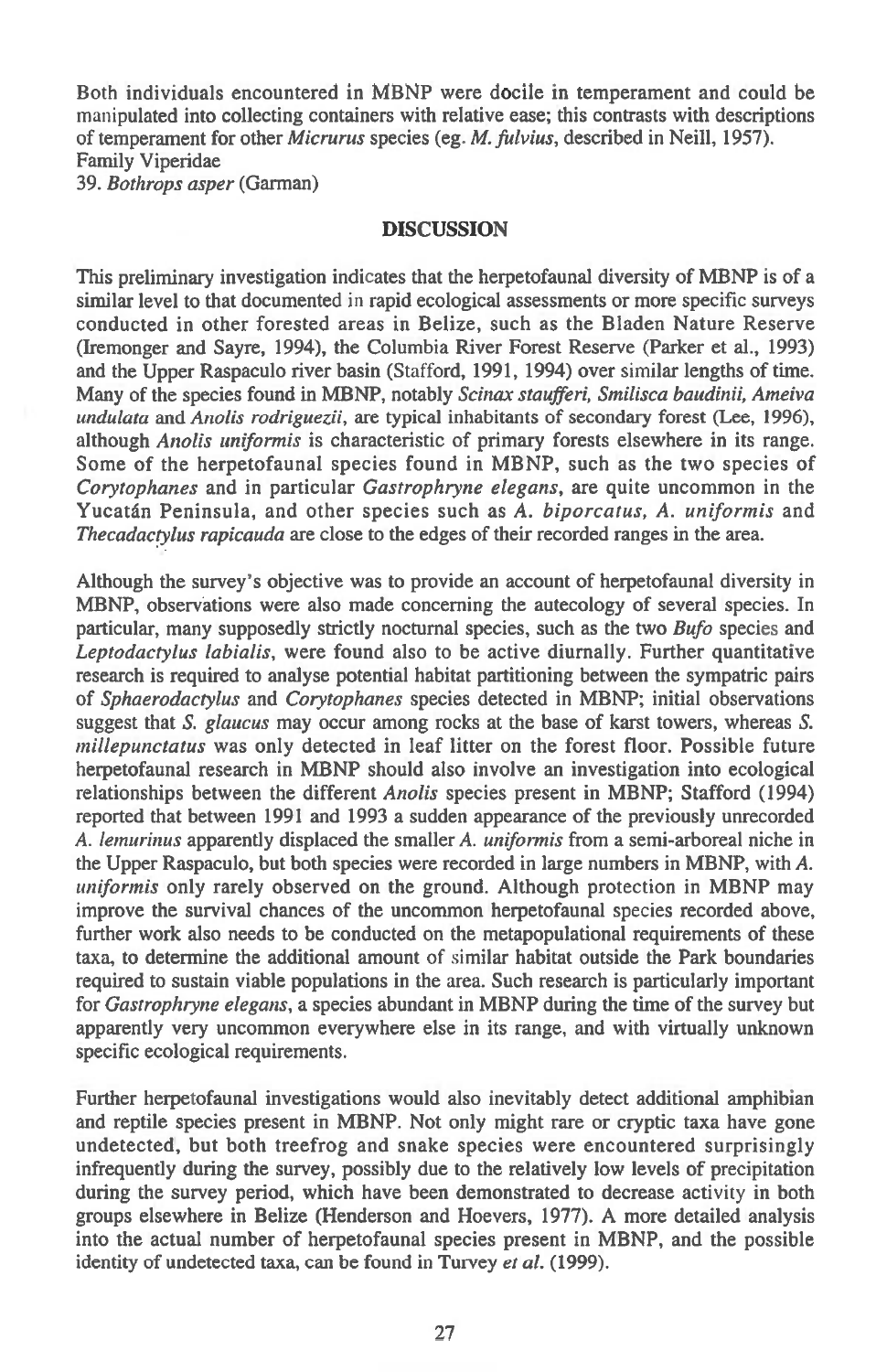### **ACKNOWLEDGEMENTS**

**Fieldwork was conducted in Belize by C. Gadd, L. Michalowicz and K. Thompson in addition to the authors. Various funding bodies and institutions made this research possible, notably Oxford University and the Royal Geographical Society. The help of M. Miller, M. Wahls, J. Marlin, S. Platt and R. Manzanero in Belize is gratefully acknowledged, and particular thanks go to P. Stafford (The Natural History Museum, London) for advice at various stages of the research and writing of this paper.** 

### **APPENDIX ONE**

**A herpetofaunal survey was conducted in MBWS in 1994-5 by J. Marlin (BFREE, PO Box 129, Punta Gorda). The following species were recorded. Asterisks indicate that the species is also present in MBNP.** 

*Rhinophrynus dorsalis \* Eleutherodactylus laticeps Leptodactylus melanonotus Bufo marinus \* Bufo valliceps \* Agalychnis callidryas \* Hyla ebraccata Hyla loquax Hyla microcephala Hyla picta \* Phrynohyas venulosa Scinax staufferi \* Smilisca baudinii \* Crocodylus moreletii \* Dermatemys mawii \* Kinosternon scorpioides \* Kinosternon leucostomum \* Rhinoclemmys areolata Trachemys scripta \* Sphaerodactylus glaucus \* Thecadactylus rapicauda \* Basiliscus vittatus \* Corytophanes cristatus \* Ctenosaura similis \* Iguana iguana \* Sceloporus variabilis Anolis spp. (many) \* Eumeces schwartzei Ameiva undulata \* Boa constrictor Coniophanes imperialis Drymarchon corals Diymobius margaritiferus Itnantodes cenchoa Leptodeira frenata Leptodeira septentrionalis Leptophis ahaetulla \* Leptophis mexicana*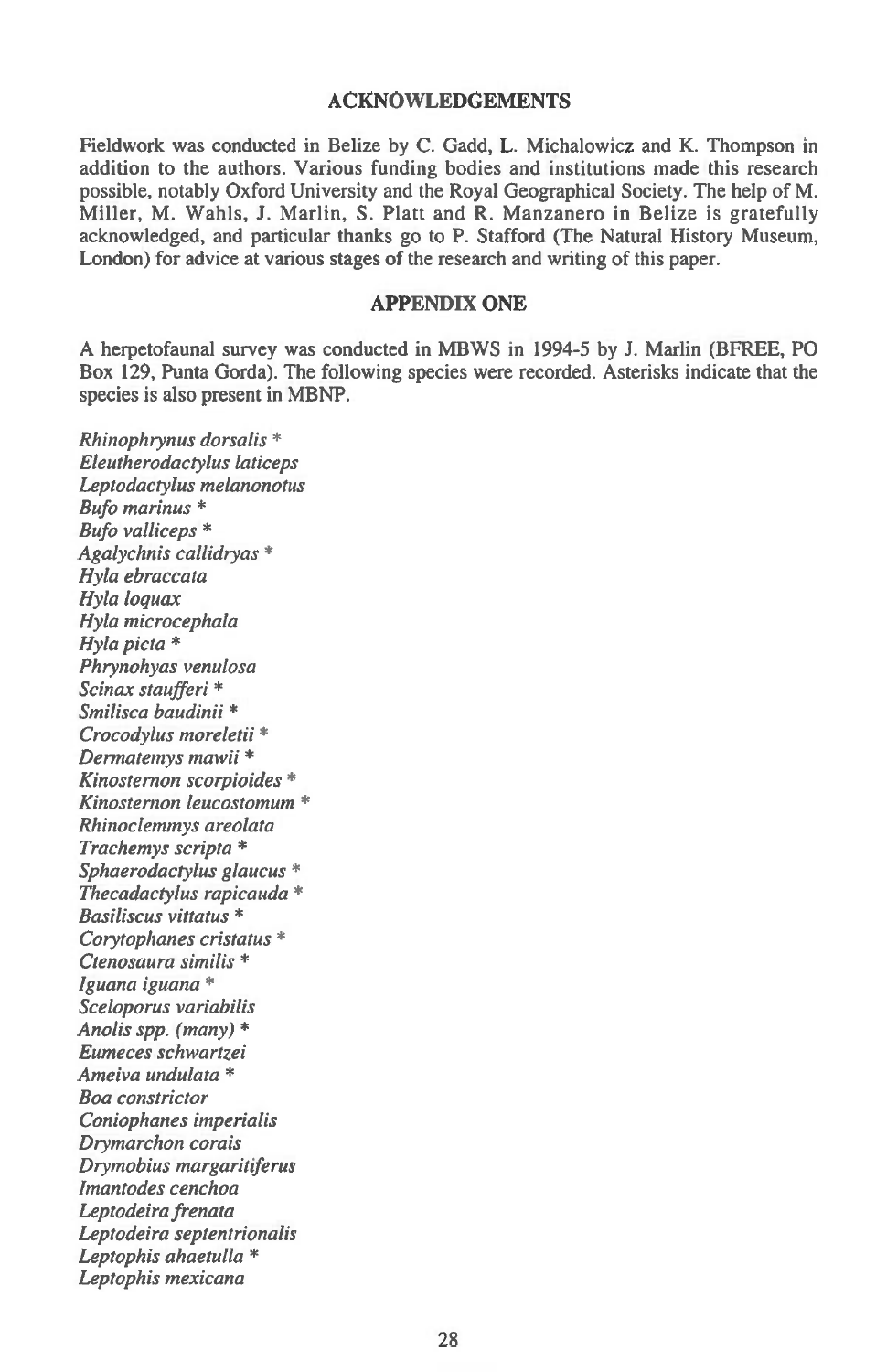*Masticophis mentovarius \* Ninia sebae \* Oxybelis aeneus \* Oxybelis fulgidus Sibon nebulata Spilotes pullatus Thamnophis marcianus Thamnophis proximus Tretanorhinus nigroluteus Xenodon rabdocephalus Micrurus diastema \* Bothrops asper \* Crotalus durissus* 

A further species, *Oxyrhopus petola,* was discovered in MBWS by members of our survey team after leaving MBNP on 5th September 1997.

### **REFERENCES**

- Andrews, R.M. (1979). The lizard *Corytophanes cristatus:* an extreme "sit-and-wait" predator. *Biotropica,* 11(2): 136-139.
- Bock, B.C. (1987). *Corytophanes cristatus.* Nesting. *Herpetological Review,* 18(2): 35.
- Brosnahan, T. (1994). *Guatemala, Belize and Yucatdn La Ruta Maya.* 2nd edition. Lonely Planet.
- Campbell, J.A. and Lamar, W.W. (1989). *The Venomous Reptiles of Latin America.*  Cornell University Press, Ithaca, New York.
- Campbell, J.A. and Vannini, J.P. (1989). Distribution of amphibians and reptiles in Guatemala and Belize. *Proceedings of the Western Foundation of Vertebrate Zoology,* 4(1): 1-21.
- Duellman, W.E. (1966). The Central American herpetofauna: an ecological perspective. *Copeia,* 1973: 700-719.
- Garel, T. and Matola, S. (1996). *A Field Guide to the Snakes of Belize.* The Belize Zoo and Tropical Education Center, Belize.
- Greene, H.W. (1975). Ecological observations on the red coffee snake, *Ninia sebae,* in southern Veracruz, Mexico. *American Midland Naturalist,* 93: 478-484.
- Hartshorn, G.S., Nicolait, L., Hartshorn, L., Belvier, G., Brightman, R., Cal, J., Cawich, A., Davidson, W., Dubois, R., Dyer, C., Gibson, J., Hawley, W., Leonard, J., Nicolait, R., Weyer, D., White, H. and White, C. (1984). Belize: *Country Environmental Profile: A Field Study.* Robert Nicolait & Associates Limited, Belize City, Belize.
- Henderson, R.W. and Hoevers, L.G. (1975). A checklist and key to the amphibians and reptiles of Belize, Central America. *Milwaukee Public Museum Contributions in Biology and Geology,* 5: 1-63.
- Henderson, R.W. and Hoevers, L.G. (1977). The seasonal incidence of snakes at a locality in northern Belize. *Copeia,* 2: 349-355.
- Hoevers, L.G. and Henderson, R.W. (1974). Additions to the herpetofauna of Belize (British Honduras). *Milwaukee Public Museum Contributions in Biology and Geology,* 2: 1-6.
- Holdridge, L.R. (1967). *Life Zone Ecology.* Revised edition. Tropical Education Center, San Jose, Costa Rica.
- Iremonger, S. and Sayre, R. (1994). A *Rapid Ecological Assessment of the Bladen Nature Reserve, Belize.* The Nature Conservancy, Virginia, USA.